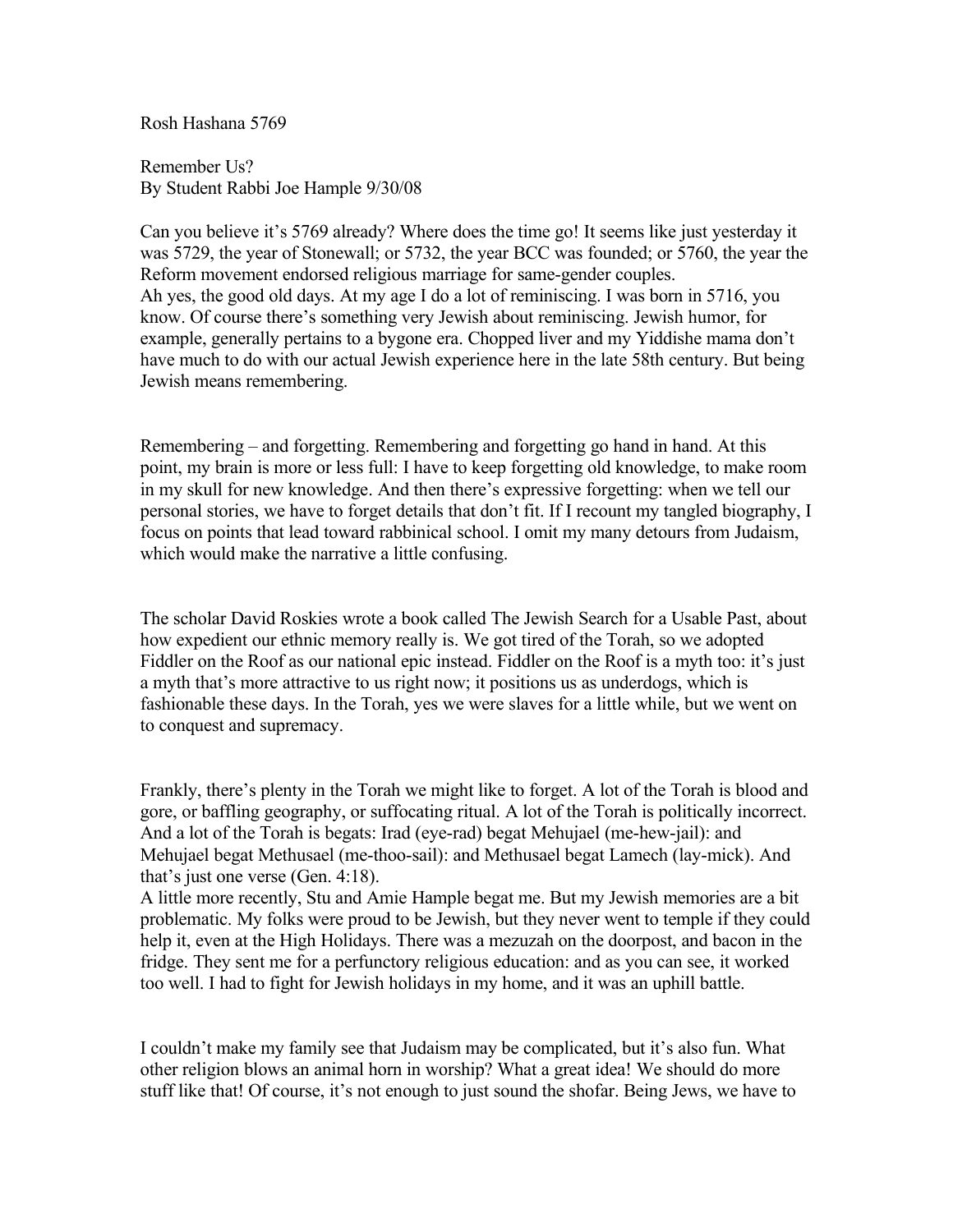talk about it. Being Jews, we have to explain it in multiple conflicting ways. It means celebration; it means waking up; it means – something about the ram that got sacrificed instead of poor little Isaac. But what did it originally mean?

The primordial theme of this holiday is remembrance. Leviticus defines Rosh Hashanah as shabbaton zichron t'ru'ah, a horn-blowing remembrance holiday (Lev. 23:24). In the Rosh Hashanah liturgy, we still call this festival yom ha-zikkaron, the day of remembering. T'shuvah, repentance, is a kind of remembering: remembering what we've done wrong, or left undone. The word also means returning: returning to our own story, our own principles; that is, remembering our good impulses. Funny how bad things are easier to remember than good things. The paradox of the phone always ringing when you're in the shower is explained by our selective memory. We remember the negative experience. My successes quickly fade into the mental ether, but I recall my failures vividly. I guess we're programmed that way. We have to remember our mistakes so we can learn from them. Better luck next time. Maybe fate, or God, will give us another chance.

Come to think of it, the High Holidays are a time of second chances. A time to let go of those old snafus, clear the decks, and start over with new enthusiasm. It's like that obsolete toy called an Etch-a-Sketch, where you draw all sorts of things, then give the device a good shake and you're back to a blank slate.

Second chances. One of my favorite novels is Saint Maybe by Anne Tyler, about a young man who makes one unkind remark and triggers a chain of family disasters. So he runs out and joins a storefront congregation called The Church of the Second Chance. BCC is the Synagogue of the Second Chance, for those of us who came from less accepting religious backgrounds, or from secular upbringings that left us unfulfilled.

In a few minutes we're going to open up the Torah, and see how God gave Sarah and Abraham a second chance. It reads like the National Enquirer: ninety-year-old woman gives birth; hundred-year-old husband throws wild party. Their advanced age is hyperbole, I suppose: but for those of us who are slogging through rabbinical school in our fifties, the theme of better-late-than-never resonates powerfully. Actually, everyone needs second chances, even young folks, especially young folks. And the High Holidays are all about getting another chance. It's an amazing opportunity we're given at this time of year, amazing. That's why we call 'em Days of Awe.

So we're going to read the Torah, and then we're going to blow the shofar. The shofar is also a summons to a second chance. But there's a catch. Before you can get a second chance, you have to remember your first chance. It wouldn't be a second chance if it hadn't been preceded by a first chance!

To get a second chance, we have to be willing to change. A fun fact is that shanah, year, as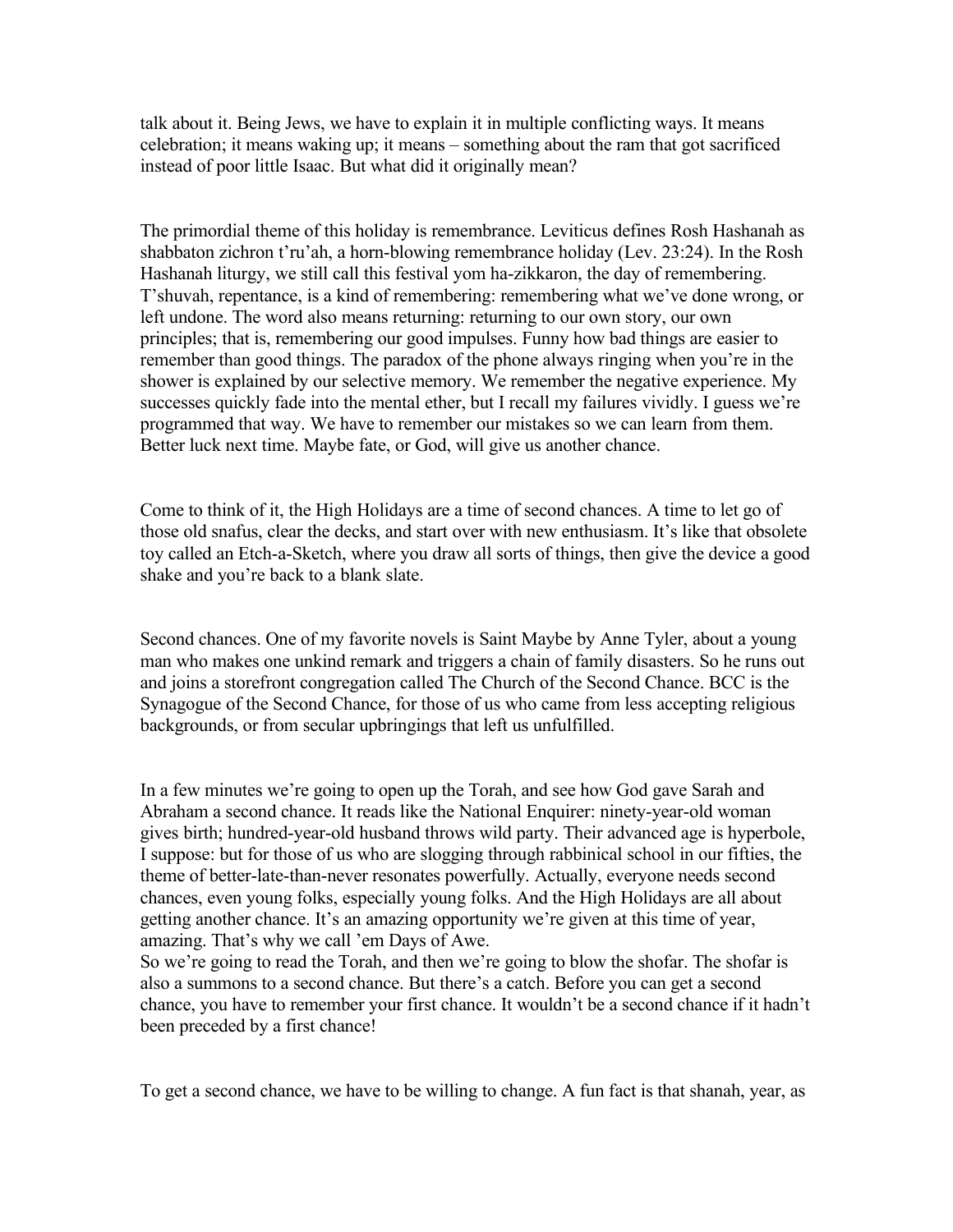in Rosh ha-Shanah, comes from the same root as shinnui, change. A year is a time of change: change of daylight, change of weather, change of life cycles, and just maybe, change of consciousness. We hear all that in the voice of the shofar.

As the most ancient symbol of Rosh Hashanah, the shofar ties us back to the most ancient meaning of Rosh Hashanah: remembrance. A horn-blowing remembrance holiday. And who's the audience for this horn-blowing remembrance? It may be us, or it may be God. Arguably, we sound the shofar as a reminder to God that we're down here. We sound the shofar for the same reason children like to bang drums or blow whistles: to get our Parent's attention.

Of course, once we've got our Parent's attention, we'll need to be on our best behavior. For most of the year Judaism doesn't dwell on themes of sin and death, punishment and repentance. We save it all for this climactic season, because that's when God remembers us. I wouldn't think an omniscient Deity could forget anything, but you never know.

If we want God to remember us, we need to remember God. We need to recall everything God has given us, everything God has provided us. Let's not take the attitude, What have you done for me lately? But while we're reminding ourselves about God, it seems fair to also remind God about us. Where's the harm.

The good news is, God does manage to recollect those troublesome tribespeople. God remembers the folks who want a better life for their families, like Hagar: and you, if your budget is tight. God remembers the folks who want a child, like Abraham and Sarah: and you, if you're craving progeny. It may take the latest technology, or adoption, to make you a parent: and it may never happen for some people; but God does remember us even in our disappointment. God remembers our faults and presumably our virtues. God remembers the dead: that's what Yizkor means, the memorial service we hold on Yom Kippur; Yizkor Elohim, God remembers. God remembers the Covenant: or rather, God forgets the Covenant, and then remembers it again whenever there's a rainbow.

But is that enough? Let's just take a minute to jog the Divine memory. What would we like to remind God of? How much we're hurting. How hard we're trying. How urgently we seek to believe in God, and how difficult it is. How desperately we want to find meaning in Judaism. How deeply we long for Jewish community. How badly we need peace and freedom, justice and economic stability. How anxious we are to save this ailing planet, if only we can figure out how to do it.

Probably God knows all that. God may be old, but I don't think God has senior moments. Just the same, Rosh Hashanah is our occasion to remind God of our hopes and fears, our